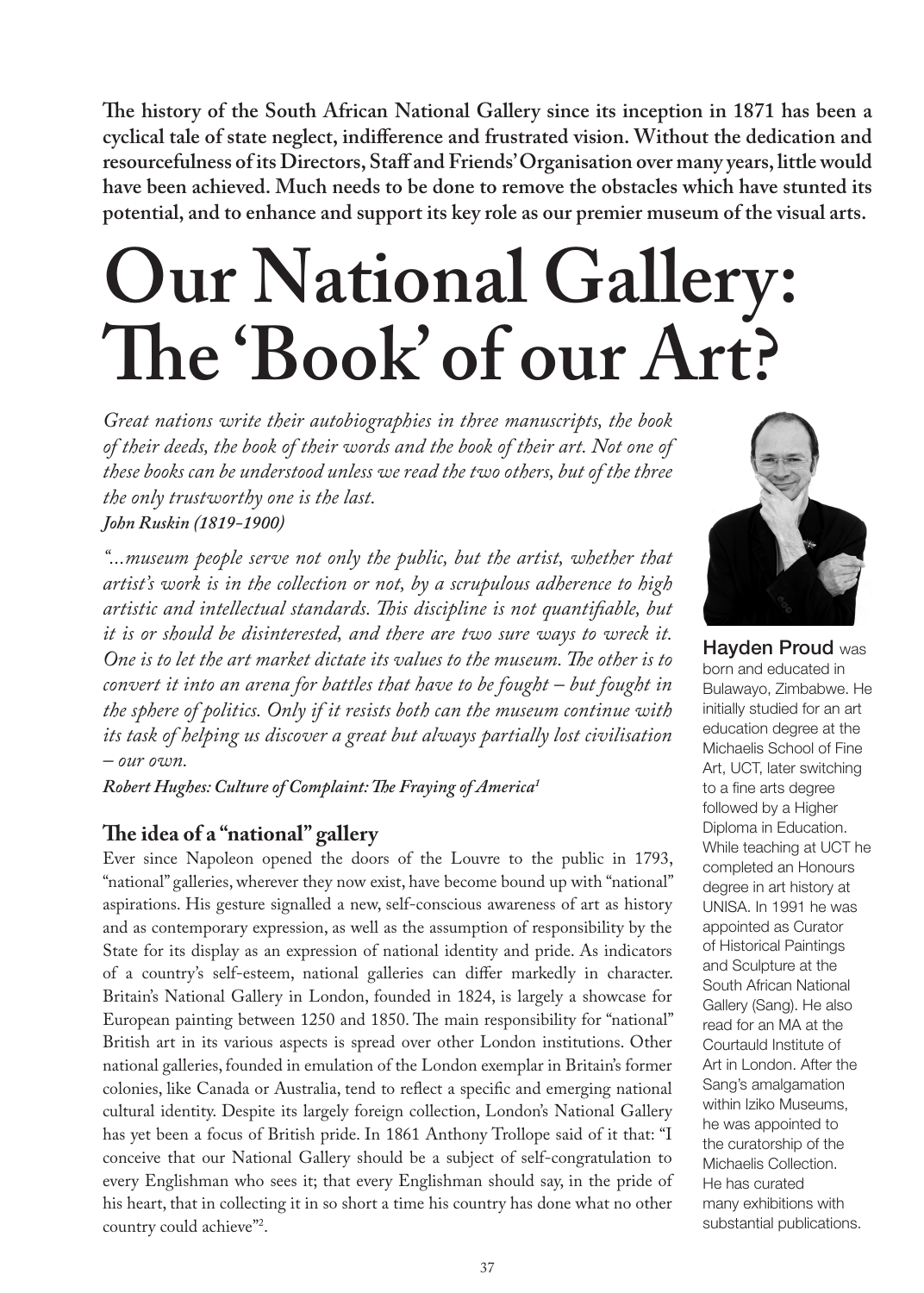Trollope's admiration for the political will that made Britain's National Gallery an actuality in a relatively short time is evident. By contrast, the realisation of the present Iziko South African National Gallery (Sang) was a drawn-out affair that took 80 years between the first conception in 1850 and the eventual opening of its own custom-designed building in 1930. By 2011, that gracious "Cape-Mediterranean" building in Cape Town, is now redolent of another era's imperialist rhetoric and definition of art. It is internally constricted by its growing functions and a critical lack of space. By international standards it falls short of expectations. Exhibition spaces are having to be used to store collections or converted into much-needed – and never planned-for – public facilities. The ubiquitous gallery restaurant and shop, now de rigueur in every art museum, were as-yet unimagined requirements back in 1930. Plans are in place for a new building now that the Sang is a functional part of Iziko Museums.

*The Sang has endured successive regimes whose interface with art has been fundamentally indifferent. On the other hand, the resourcefulness, creativity and determination of its staff over many years has sustained an energy and vision for the institution which does not seem to have been fully appreciated by the State. Resentment about this has surfaced from time to time over many years.*

Museums are, without exception, perennially short of funds. However, in the Sang's case the situation is more complex than it seems. Since its inception, the annual State subsidy has only ever covered salaries and basic running costs, with little left over for acquisitions or the funding of exhibition and education programmes. Because the State gives an arms-length overall grant it fails to see why it should in fact be held responsible for such specifics as acquisitions. A problem lies with the fact that the grants are inadequate and that this has a cumulative effect. Tax incentives to encourage donations in cash or kind to the institution have never existed. This also reflects the lack of any political will to support the visual arts, and the lack of will also has its origins

deep in the country's fractious, economically-exploitative and racially-divided history. The Sang has endured successive regimes whose interface with art has been fundamentally indifferent. On the other hand, the resourcefulness, creativity and determination of its staff over many years has sustained an energy and vision for the institution which does not seem to have been fully appreciated by the State. Resentment about this has surfaced from time to time over many years.

# **A fractured identity**

A flaw in the notion of a "national gallery" in South Africa has been the absence of a commonly-held coherent sense of "nation", at least until 1994. The situation prior to Union in 1910, with war between rival settler cultures, rampant capitalism and the wholesale destruction of indigenous visual traditions, was antithetical to the shaping of a shared vision and a reasonably-funded national institution for the visual arts. The creation of such an institution in emulation of the British model in South Africa embodied, in its day, the triumph of the "civilising" power of colonial culture. However, as much as the concept of such an institution is a colonial implant, and reviled for its assumed superiority; so it is now, perhaps for the first time in its history, being claimed as a space and a focus for our "national" art. The enframing architecture of the Sang, gracious as it is, has become a straight-jacket in which many contesting artistic traditions and diverse forms are now awkwardly contained and constrained.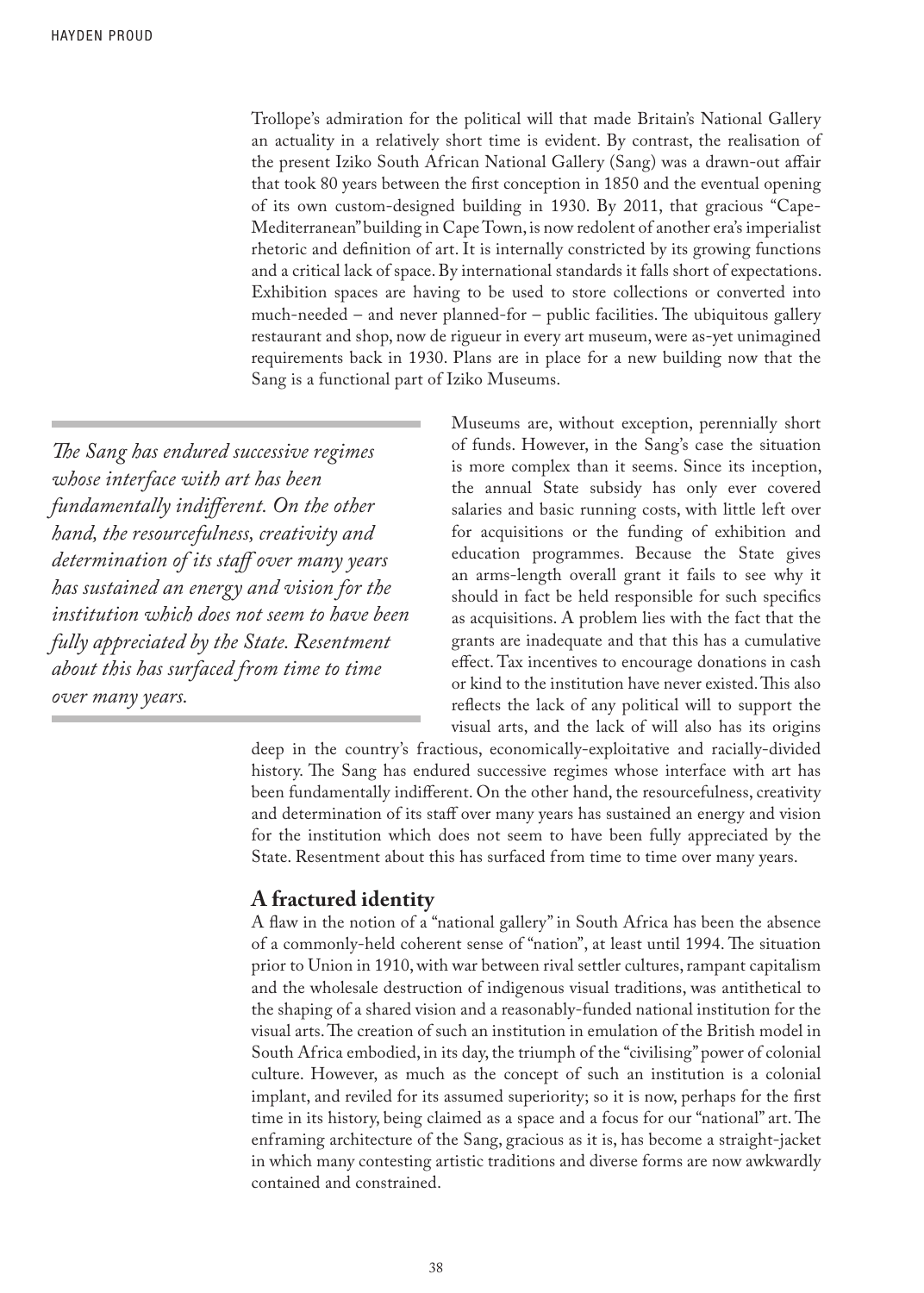# **A Protracted foundation**

The idea of a public gallery in Cape Town became an actuality 1871 when Thomas Butterworth Bayley willed his collection of 45 paintings and a small sum to the SA Fine Arts Association. The constitution of the "South African Art Gallery" enacted by the Cape Parliament in 1895 garnered some meagre funding to support and to grow the collection, but it lacked a building. Exhibited in temporary premises in Queen Victoria Street, by 1897 it was relegated to two gloomy back-rooms of the SA Museum. An account of the poor conditions under which it was held there appeared in a retrospective Government report published in 1947:

The two rooms at the back of the Museum in the Gardens did duty for South Africa's national gallery for about thirty years. Here, up the staircase, were crowded together a portion of the collection, with pictures of all sorts indiscriminately mixed up with plaster casts. Only a few of the exhibits could be seen properly, whilst many others had to be packed away behind the scenes in grim darkness. Surely no other city in the British Empire of the importance of Cape Town could have been so neglected in the matter of an Art Gallery!3 .

The report highlights another anomaly; that the City of Cape Town, the "Mother City" with pretensions to being the nation's "cultural capital", is actually the only major municipality in South Africa that does not support its own public art museum. Over the years the Cape Town City Council – in tacit acknowledgment that it had actually escaped responsibility for maintaining such a public amenity – used to award the Sang a small annual grant. By the early 1990s it was an insignificant R22,000.00; subsequently withdrawn with the creation of the Cape Town Unicity. The City's disinterest calls to mind remarks made in *The* 

*… "the Cape was a country that may give an artist breath, but it cannot give him bread", and "[In Cape Town] art of all kinds is but poorly appreciated and supported" Although the Cape Town City Council does have a small art collection of mixed quality, it primarily serves as office décor.*

*Cape Argus* in the 1860s that Cape Town was always a place careless of the visual arts; that "the Cape was a country that may give an artist breath, but it cannot give him bread", and "[In Cape Town] art of all kinds is but poorly appreciated and supported"4 Although the Cape Town City Council does have a small art collection of mixed quality, it primarily serves as office décor. Certainly, the rate-payers of Cape Town have little opportunity to see it.

The Sang had its saviour-benefactors in the past, but they are now an extinct breed. Seeing the abandoned foundations of the gallery in 1926, some twelve years after they had been laid in 1914, Alfred de Pass, a wealthy Cape Town-born art collector who had returned from Britain, used a "carrot and donkey" tactic with the Government to get some action. Work began again in exchange for his offer to replace antique furniture and paintings destroyed in the Groot Constantia manor house fire a year earlier. Largely thanks to De Pass, the Sang finally opened in November 1930, its collections bolstered with gifts presented by De Pass from his own private collection in Britain. It was he who inaugurated the Sang's very first acquisition of works by South African artists. The point of stressing this early history is to demonstrate that inspiration and action in terms of furthering the institution have never been forthcoming from the State, but from selfless individuals, of whom De Pass was but one. The independent Friends of the Sang, founded in 1968, continue this tradition by providing vital but limited support for acquisitions and educational and outreach initiatives. A question at stake now is the total absence of inspired benefaction today.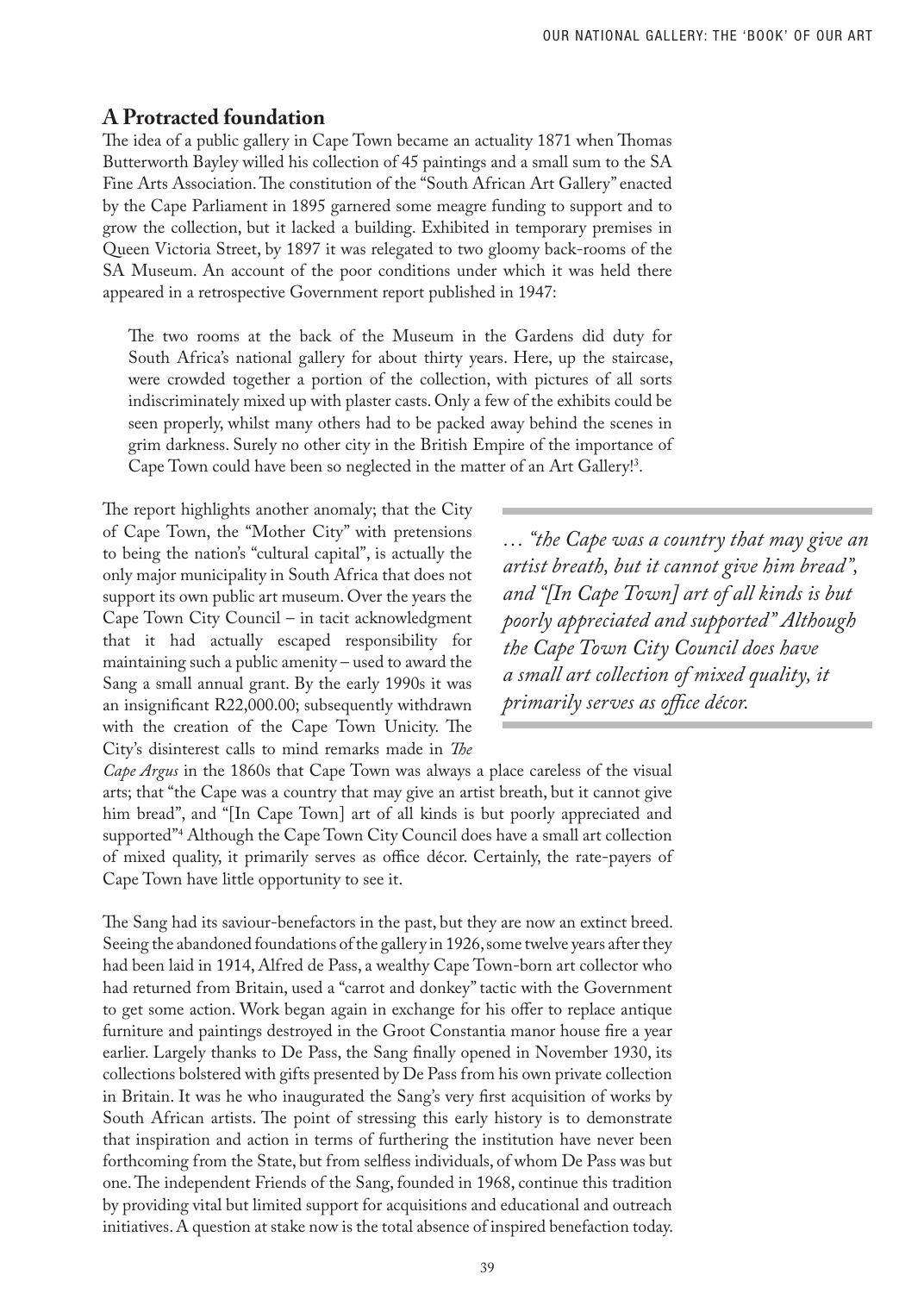The South African Randlords of the past did not set many precedents worthy of emulation, but what of the newly-emergent entrepreneurs of the present? An art market patronised by the latter booms, while the national collection is starved.

#### **A history of missed opportunities**

It is a little-known fact that the Sang was only able to set aside funds for a recurrent acquisitions budget as late as 1949. In 1962 this stood at a mere R600.00, but in 1963 it was increased to R14,000.00, which for a time allowed the Gallery to make up some of the backlog in its collections. Before 1949 then, the Sang collection was almost wholly dependent on ad-hoc grants and bequests and presentations for its growth. This renders as largely inaccurate the claims often made that State largesse was lavished on the purchase of the European works now in the collection. These were in fact mostly given freely by notable benefactors like De Pass and Sir Edmund and Lady Davis, or through donor-agencies like the Contemporary Art Society (CAS) and the National Art Collections Fund (NACF) before South Africa abandoned the Commonwealth in 1961. Works by significant artists loaned to the Sang from the 1940s to the 1960s which were never retained included Johannes Vermeer, Velasquez, Goya and Murillo, to mention only a few.

*As opposition to apartheid grew in the 1980s, tension mounted between the Sang and the Government as to which constituency it served. Resisting classification as a "white own affairs" institution, much to F.W. de Klerk's annoyance, the Sang opted instead for "general affairs'' status. It was penalised financially as a result.*

These works were in the Beit, Robinson/Labia and F.D. Lycett-Green Collections of Old Masters which never found a permanent home at the Sang. Poor relations with the lenders and Government indifference were ultimately to blame. Lycett-Green's collection ended up in the York City Art Gallery in England. The Beit Collection with its Vermeer came to rest in the National Gallery of Ireland. The Robinson-Labia Collection, offered for sale in 1966 to the Government, was rejected by Education Minister Johannes De Klerk. It was subsequently dispersed abroad at many times the asking price. De Klerk's son, FW de Klerk, performed little better. As Minister of National Education like

his father, he accepted the donation of the Natale Labia Museum in Muizenberg in 1985, partly to satisfy ancient political loyalties. He compelled the reluctant Sang to adopt it as an additional responsibility between 1987 and 2001, yet failed to provide any increase in the Sang's subsidy for this purpose.

Between 1948 and 1994 the idea of one institution serving and reflecting the diverse visual cultures of South Africa was anathema to the National Party creed of "separate development". Thus, the concept of a *national gallery*, though ostensibly "born" in 1871 in the Cape Colony, before "South Africa" even had its identity, was, in effect, still-born; or at least a prematurely-born one. The policy of the National Party towards matters artistic was truthfully and bluntly summed up by by Dr Gerrit Viljoen, another former Minister of National Education in 1984: "Die Staat bedryf nie kultuur nie"/"The State is not in the business of culture"5 . Starving the Sang of funds became a form of retribution for non-compliance with State policy. As opposition to apartheid grew in the 1980s, tension mounted between the Sang and the Government as to which constituency it served. Resisting classification as a "white own affairs" institution, much to F.W. de Klerk's annoyance, the Sang opted instead for "general affairs'' status. It was penalised financially as a result. More compliant museums, such as the former SA Cultural History Museum, received a more generous subsidy and perks. At this time the Sang building was in need of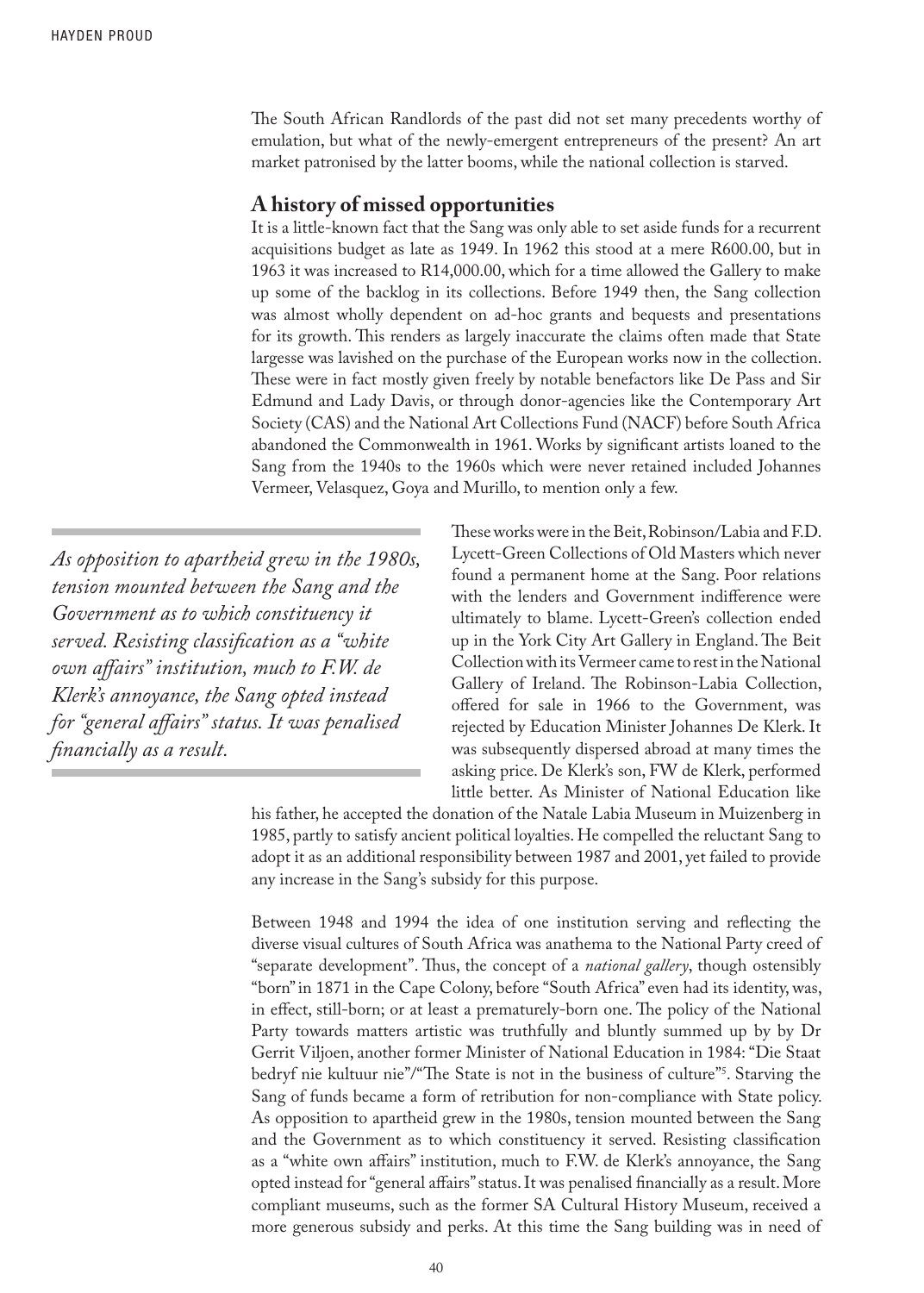renovation. De Klerk recommended to Raymund van Niekerk, Sang's then-Director, that he deaccession and sell parts of the collection to pay for it.

# **The "selling" solution**

The idea of putting parts of the Sang collection on sale is often posed as a solution to its shortage of funds, but this would be a self-defeating and short-term move. It would strike at the heart of what an art museum actually defines itself by: its permanent collection. Given that the Sang collection has been consistently under-funded, and that its most valuable pieces are either gifts or bequests, selling is not really a viable option. Liquidating bequests made in good faith would be a breach of museum ethics and discourage any future benefaction. In 1947 there was a scandalous "clear out" sale from the Sang involving Director Edward Roworth and the artist Gregoire Boonzaaier, then a Trustee. It generated such public opprobrium and legal fall-out that Parliament became involved. A Commission of Enquiry resulted in legislation to make all Sang acquisitions inalienable. In the debates around the rationalisation of State-funded museums post-1994, surreal ideas of selling off the collection and using the Sang building as an "international exhibitions venue" were bandied about. The expedient target of such talk was, of course, the supposedly "irrelevant" art representing the European artistic tradition, as if some kind of mental, historical and financial enema applied to the Sang Collection could retrospectively remove all guilt about the institution's colonial origins.

### **A State of indifference to art**

In 1980, in a news article headed "Forget art, camping is culture", Sang Director Raymund van Niekerk declared his exasperation at the "hostile, indifferent and ignorant" apartheid bureaucrats who administered a cultural budget of R16.5 million that year<sup>6</sup>. This money was for "the preservation, development, fostering and extension of the culture of the white population of the Republic" in the name of "cultural advancement". Aside from millions allocated to the former Performing Arts Councils, R107,000.00 was spent on "the erection and maintenance of camping sites", while another R62,000.00 was given to campers under the heading of "land service and other youth work". Revealing that the Sang was only given R30,000.00 to spend on acquisitions, Van Niekerk compared this to the Australian National Gallery

*Revealing that the Sang was only given R30,000.00 to spend on acquisitions, Van Niekerk compared this to the Australian National Gallery which received the equivalent of R1.8 million for the same purpose. "I have reached the stage", he said, "that when overseas visitors ask me what our purchasing grant is, I reply 'nothing'. This has, I believe, a bleak dignity which would be destroyed if I told them what the amount really was".*

which received the equivalent of R1.8 million for the same purpose. "I have reached the stage", he said, "that when overseas visitors ask me what our purchasing grant is, I reply 'nothing'. This has, I believe, a bleak dignity which would be destroyed if I told them what the amount really was". Creative artists, he added, received little or no financial help from State sources. "Instead", he added, "money is given to the advancement of amateur art, home crafts and who knows what other unimportant activities of the uncritical". "I would like to buy a Bacon or a Hockney – but at between R45,000.00 to R80,000.00 for a single work, these are out of range for the South African taxpayer, whose money instead is spent on furthering Aunt Susie's amateur watercolours in Clocolan or the Colbyn East's needlework society". Van Niekerk was threatened with retribution by officials for being so outspoken and FW de Klerk tried unsuccessfully over the following years to have him fired.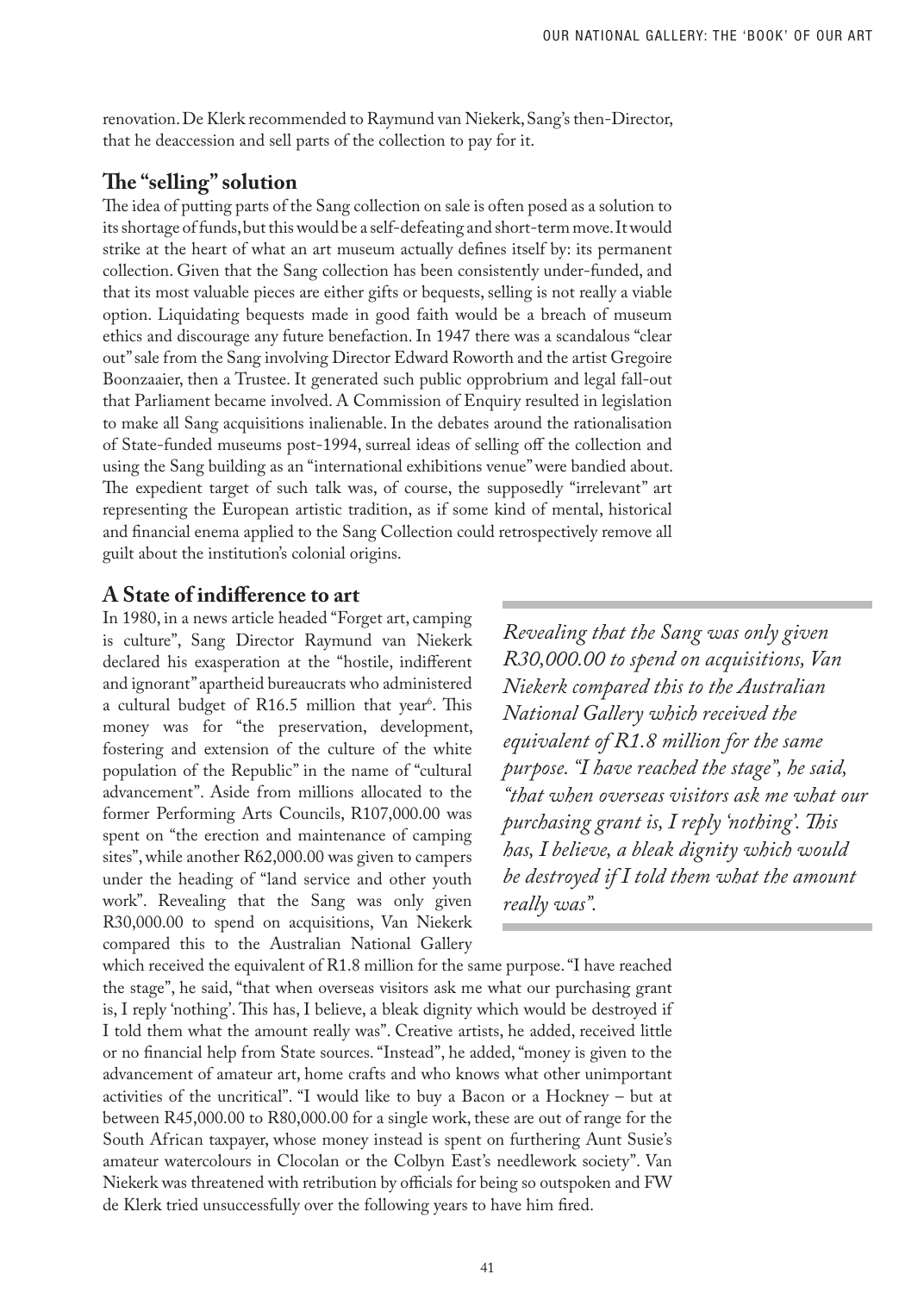The apartheid State's disregard for culture as well as its limited notion of art as a "therapeutic" activity for amateurs and the "uncritical", sadly persists today in various forms. This needs thorough and critical reassessment. The former Minister of Arts and Culture, Ms Lulu Xingwana, for example, well-known for her views on art that does not support "nation building" or "social cohesion", speaking at a Moral Regeneration Conference Gala Dinner in 2009 said:

In partnership with other departments, the Department of Arts and Culture (DAC) will continue to support cultural projects, which promote positive values. Art can greatly help even in the rehabilitation of offenders. Art can help those who are in pain to express themselves. Art can help our nation to heal its wounds that come from so deep in our past. Art can provide a space for national contemplation and strengthen dialogue and allow us to see different ways of thinking in order for us to bring it all together.<sup>7</sup>

Extolling the "healing power of art" as a remedial agent for the treatment of social, spiritual or emotional disorders is, as one critic has noted, "positively Victorian", and is often an expedient and sentimental strategy that "handily fudges the failure of politics"8 . Xingwana's stance unfortunately suggests that the State will never see the Sang's inability to build its collection as a serious matter of concern. Also limiting is the more recent fiat from DAC that financial support will only be made available for projects that support government-determined focus areas such as "youth development" and "Aids awareness". Funding for works dealing specifically with HIV/Aids has previously been awarded by DAC to the Sang along such lines. Unfortunately in terms of the future of the national cultural estate, a much-needed quality oil by George Pemba, a superb wood carving by Job Kekana (an artist as yet unrepresented in the Sang collection) or a rare etching by John Muafangejo would all fail to meet such criteria.

# **A lack of understanding**

There is evidence of little real understanding by Government of the role played by the Sang in providing recognition and career-enhancement for artists. This has been clear when Arts and Culture representatives have visited the Sang in the past. Few of them visit the Gallery regularly, and there seems to be a poor understanding of the purpose of acquisitions and the relationship between the institution and way in which

it ought, if it had more funds, to more fully support the careers of emerging artist-practitioners; especially those from disadvantaged communities. Acceptance of an artist's work into the Sang collection is considered a stamp of approval and signals to collectors that his/ her work has investment potential. This can lead to significant increases in the value of an artist's work, providing them with work and a steady income. The Sang thus plays a pivotal role in stimulating the art market by helping artistic careers and recognising achievement. In this respect the Sang has, in the past anyway, exercised considerable influence, if not power. However, it can only exercise that power if it has the financial means to make significant purchases of works of the highest standard. The benefits extend well beyond this too, towards forging a richer national identity, building institutional profile and enhancing understanding and education at every level.

## **A broader vision meets contracting expectations**

The reassessment of the Sang's vision to bring it into accord with the democratic dispensation under Sang Director Marilyn Martin after 1990 was encapsulated in an inspired and broader acquisitions policy approved by the Sang's Trustees in 1996. However, this much-broadened and inclusive vision for the institution's collection was wholly undermined by an inverse contraction in its purchasing power. As Martin noted: "From 1984 to 1997 the acquisitions budget remained at approximately R200,000.00 per annum. Between 1997 and 2003 there was nothing and since then the Art Collections Department has received R150,000.00 each year; for the current financial year we have R200,000.00"9 . Were it not for the Friends of the Sang, the Lottery and a number of donor artists who came to the rescue, the Sang's *Decade of Democracy* exhibition of 2004 would have been a poor show indeed, given that for five years of that decade it had zero funds.

A proactive stance on the part of the Sang's staff made at least some acquisitions possible, but a lack of financial reserves for purchases hampers its ability to act timeously and strategically in a competitive art market. As Martin relates:

We have raised funds for isolated works from the National Lottery Board (NLB) and allocations from the Department of Arts and Culture (DAC), but we have to apply for specific purchases and awaiting an outcome can take many months. Under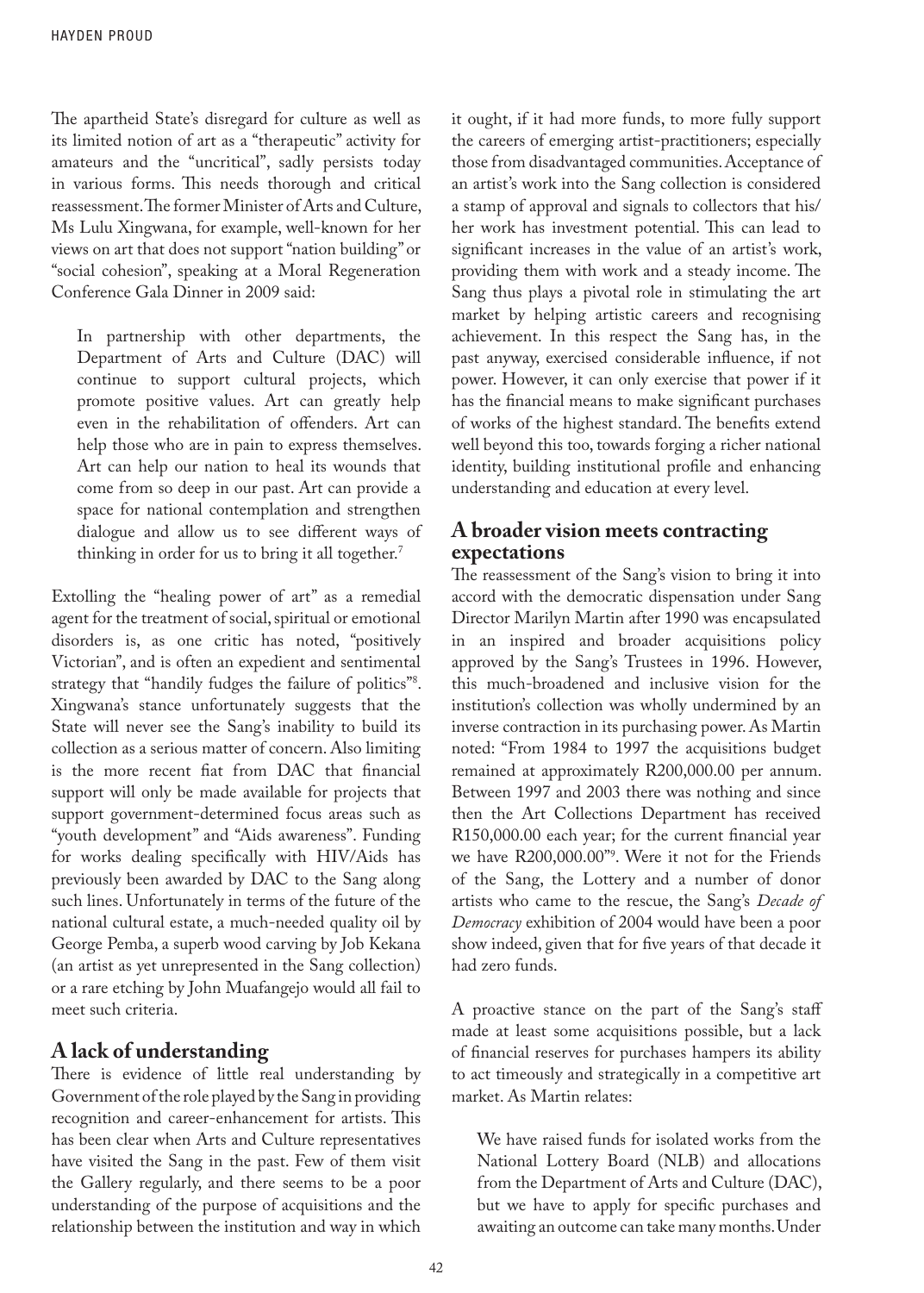such circumstances it is difficult to act quickly and to augment the permanent collection in a strategic and consistent manner. As a result, the national art museum and the country are losing important historical and contemporary works and the many of the gaps inherited from our apartheid past remain unfilled<sup>10</sup>.

Sang's acquisition budget for 2005 – 2006 was a mere R 141,000.00. Seen against the prices demanded in the market place, this figure is insignificant. It does not compare to the acquisitions budgets of two other very much smaller State-funded art galleries in South Africa over the same period: the William Humphreys Art Gallery in Kimberley received R 776 966.00 and the Oliewenhuis Art Museum in Bloemfontein R 200,000.00.

The Sang has been successful in making inroads towards addressing the huge backlog of marginalised art histories in South Africa. Yet its very success in this ironically undermines its ability to collect. A case in point illustrates this well. In 1995, during research for the George Pemba retrospective, the Sang was offered two excellent watercolours from the artist's 1946 period at R5,000.00 each. The R10,000.00 required was not available and it had to decline the offer. The works were then purchased by a private collector and included on the exhibition as loans. Ten years later, having secured a special grant to purchase a work by Pemba, the Sang had to pay R140,000.00 for

*In 1995, during research for the George Pemba retrospective, the Sang was offered two excellent watercolours from the artist's 1946 period at R5,000.00 each. The R10,000.00 required was not available and it had to decline the offer. The works were then purchased by a private collector and included on the exhibition as loans.*

one watercolour of the same date and quality: 28 times more than what had been asked for ten years previously. The Sang thus, in a way, becomes the victim of its own success. Art dealers – there are exceptions – care little about this; they are neither supportive of the institution, nor sympathetic to its plight. For them it's a matter of what the "market" demands and the practice of "business".

#### *Why Collect***?: an exhibition as Agitprop**

As a response to the evident lack of understanding as to what the function and role of the Sang as the State art museum is, it was decided in 2007 to mount an "agitprop" exhibition to elucidate the role it plays and to highlight the problems of inadequate funding by exhibiting both what had and had not been acquired over the period 2004-2006. This resulted in the exhibition *Why Collect?* One strategy was to hang empty picture frames on the walls to highlight the notable gaps in the Sang collection. Other issues, such as the case of the Pemba watercolours, were highlighted. Another agitprop strategy was to quote facts and figures and make comparisons to highlight the low status accorded the visual arts, such as:

- R 52 Billion for the Arms Deal
- R 13.3 Billion in 2007 for 2010 Soccer World Cup
- R 90 million for our President's new security fence
- In 2006 only R 141 000.00 for the Iziko South African National Gallery to purchase works of art, plus zero tax incentives for donors to our museum and galleries.

The exhibition was the subject of a full-page report in the *Weekender* newspaper entitled "National Gallery's pleas for funds fall on deaf ears"11. Apart from